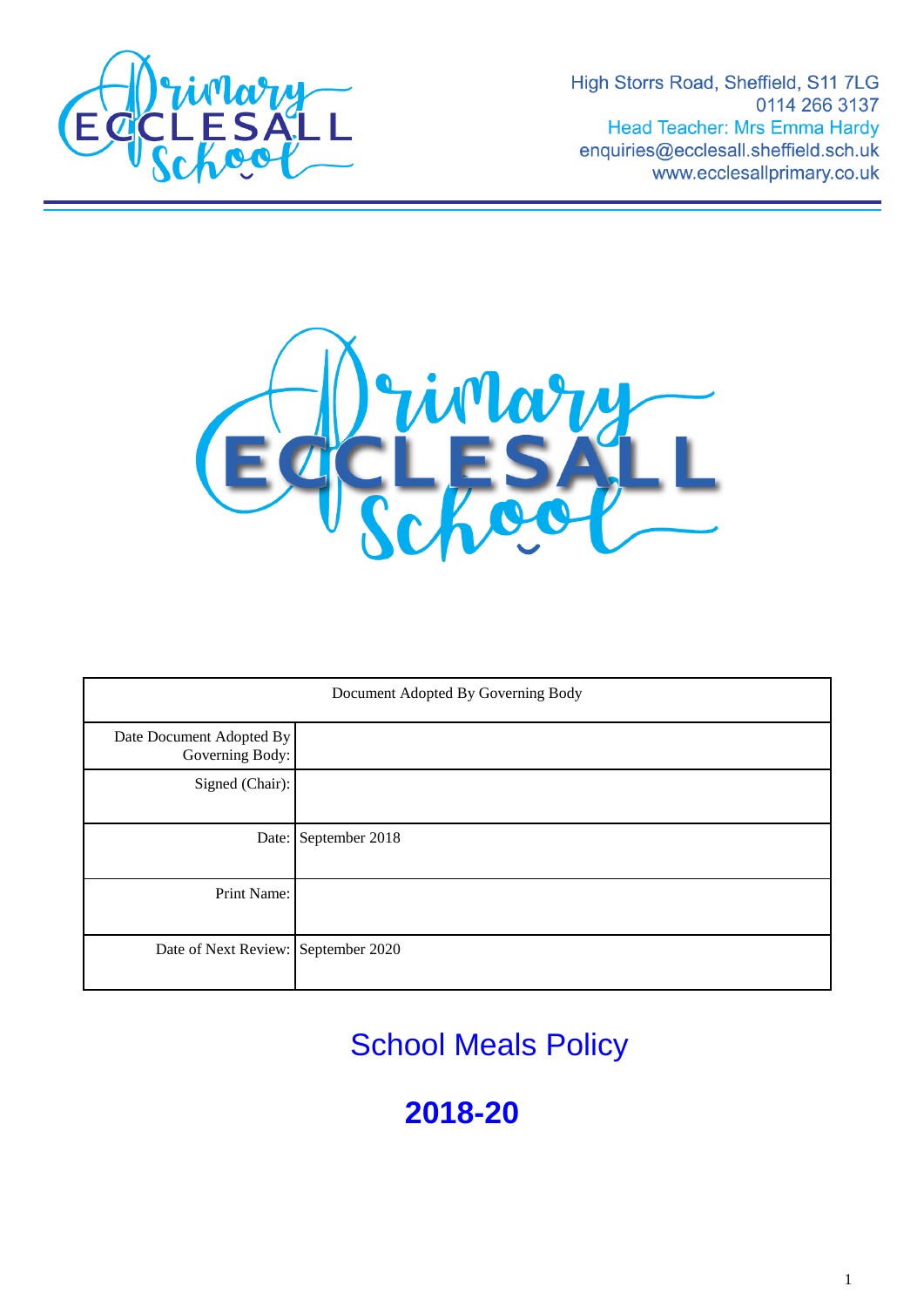#### **Ecclesall Primary School SCHOOL MEALS POLICY 2018**

## School Meals

## **Aims**

- To outline the school's procedures regarding school meals
- To work with parents to provide a flexible approach to the lunchtime nutritional needs of our pupils
- To ensure the smooth, efficient and cost effective operation of the school dinner system
- To clarify the roles and responsibilities of school staff, parents and pupils
- To present a workable, fair mechanism for the collection of school dinner money.

## **Introduction**

School meals are available to pupils at a cost of £2.00 per day or at no cost to those in receipt of a free meal entitlement including Universal Infant Free School Meal (UIFSM).

To enable the service to be efficiently planned the School requires meals to be pre-ordered.

The latest menu is available via our schools website. [www.ecclesallprimary.co.uk](http://www.ecclesallprimary.co.uk/)

The payment for meals is required at least a week in advance. This should be paid online via **sQuid**.

Ecclesall Primary School lunches are provided by our expert cooks and are nutritionally analysed to ensure our students receive the best food.

If your child has a special diet request, then please contact school. Parents/Carers will be responsible for providing details of any medical dietary requirements which will include information from a GP, Dietician or relevant health professional. School Meals cannot be organised without this information which demonstrates a clear medical need.

# **Ecclesall Primary School Online Payment System - sQuid**

Ecclesall Primary School uses **sQuid**, an online payment and pre-ordering system, for school meals.

Parents are asked to create their child's sQuid account when starting school. Login details will be provided.

<https://www.squidcard.com/welcome>

The school does not accept cash or cheque payments for school meals unless specifically specified. If you require any assistance setting up your sQuid account, or using the system, please contact the school office.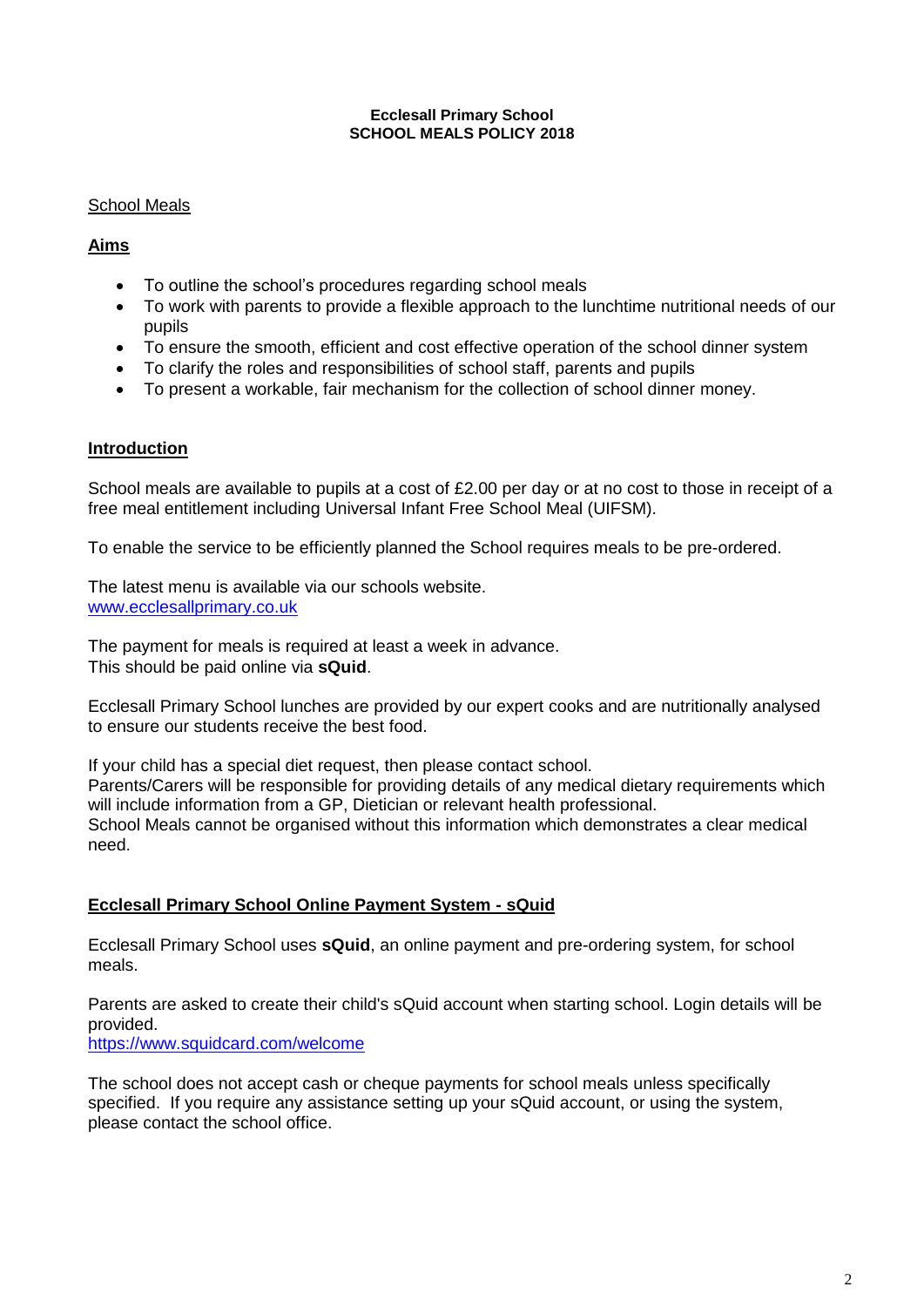Paying for your child's school meals online gives you more control and greater visibility over the food choices they are making.

sQuid uses sophisticated fraud prevention and detection processes, and conforms to the FCA Regulatory Requirements.

Remember - your account must be in balance otherwise it is your responsibility to provide a packed lunch.

### **Pre-ordering School Meals**

#### **All meals must be ordered in advance.**

If ordering from home the **latest** you can pre-order a meal is 23:59 the day before via your child's sQuid account.

However, parents/children can order on the day as follows:

**Reception:** Parents/children can pre-order in the classroom at 8.50am. **Y1, Y2, Y3, Y4, Y5, Y6:** Children can choose their meal choice during registration.

If your child has pre-ordered a meal then they will not be allowed to change this choice.

If your child is in receipt of free school meals, or universal infant free school meals, you must still pre-order as above.

### **How pre-ordering works in school**

A copy of the school menu is available on our schools website under letters. [www.ecclesallprimary.co.uk/letters](http://www.ecclesallprimary.co.uk/letters)

At morning registration each day your child will be asked by their class teacher which meal they would like to order (not Reception).

By pre ordering your child's meal the Cook will know exactly how many portions of each meal to cook.

Before lunch your child will be given a coloured card that matches the line on the menu.

Your child will queue up for lunch as normal, and give the Cook their wristband – the Cook will know by the colour band which meal they have ordered.

### **Advantages of a school meal pre-order system**

Pre-ordering ensures that the catering team produce the correct number of meals so your child receives the meal of their choice every day.

This also reduces food waste.

Pre-ordering speeds up service and helps reduce food waste.